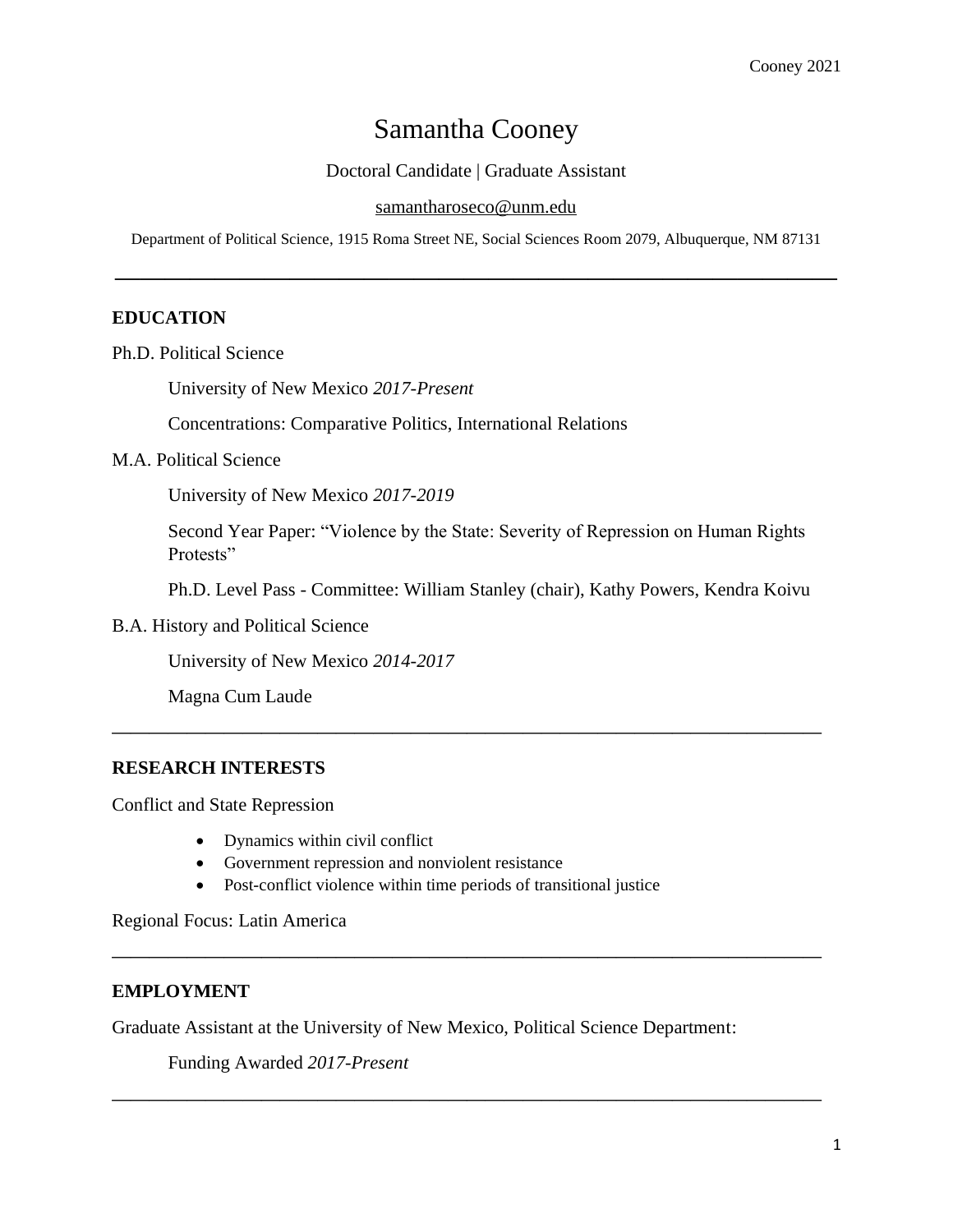# **PUBLICATIONS**

*Edited Volume Contributions*:

Cooney, Samantha and David Monda. (forthcoming) "Comprehensive Exams" in *Strategies for Navigating Graduate School and Beyond*. Kevin G. Lorentz II, Daniel J. Mallinson, Julia Marin Hellwege, Davin Phoenix, and J. Cherie Strachan, eds. APSA.

Cooney, Samantha, Patrick Gauding, Christopher Macaulay, Anna Meier, and Kevin Reuning. (forthcoming) "Community, Solidarity, and Collective Power: The Role of Graduate Student Organizations and Graduate Worker Unions" in *Strategies for Navigating Graduate School and Beyond*. Kevin G. Lorentz II, Daniel J. Mallinson, Julia Marin Hellwege, Davin Phoenix, and J. Cherie Strachan, eds. APSA.

Cooney, Samantha and Mala Htun. 2020. "Susana Martinez" in Mark P. Jones (eds.) *Voting and Political Representation in America: Issues and Trends.* ABC-CLIO.

# **INVITED CONFERENCE PARTICIPATION**

"Resources, the Environment, and Conflict" Panel Discussant. "Resources, Drugs, and Rebel Origins" Presenter. International Studies Association. Virtual due to COVID-19, April 2021*.*

**——————————————————————————————————————**

"Conflict and the Natural World" Panel Presenter and Workshop Organizer together with Christina Boyes. Peace Science Society International. Hosted by the University of Michigan, Ann Arbor, MI. Virtual due to COVID-19, November 2020.

"Resources, Drugs, and Rebel Origins." Four Corners Conflict Network. Hosted by the University of Arizona, Tuscon, AZ. January 2020.

"Violence, Repression, and Protests." University of New Mexico Shared Knowledge Conference. Albuquerque, NM. October 2019.

"Violence by the State: Severity of Repression on Human Rights Protests." Midwest Political Science Association Conference. Chicago, IL. April 2019.

"Violence by the State: Severity of Repression on Human Rights Protests." Four Corners Conflict Network. Hosted by the University of Utah, Salt Lake City, UT. April 2019.

"Understanding Subnational Repression in Mexico" with David Nunnally and Kathyrn Overton. Midwest Political Science Association Conference. Chicago, IL. April 2018.

"Understanding Subnational Repression in Mexico" with David Nunnally and Kathyrn Overton. Four Corners Conflict Network. Hosted by the University of New Mexico, Albuquerque, NM. March 2018.

**——————————————————————————————————————**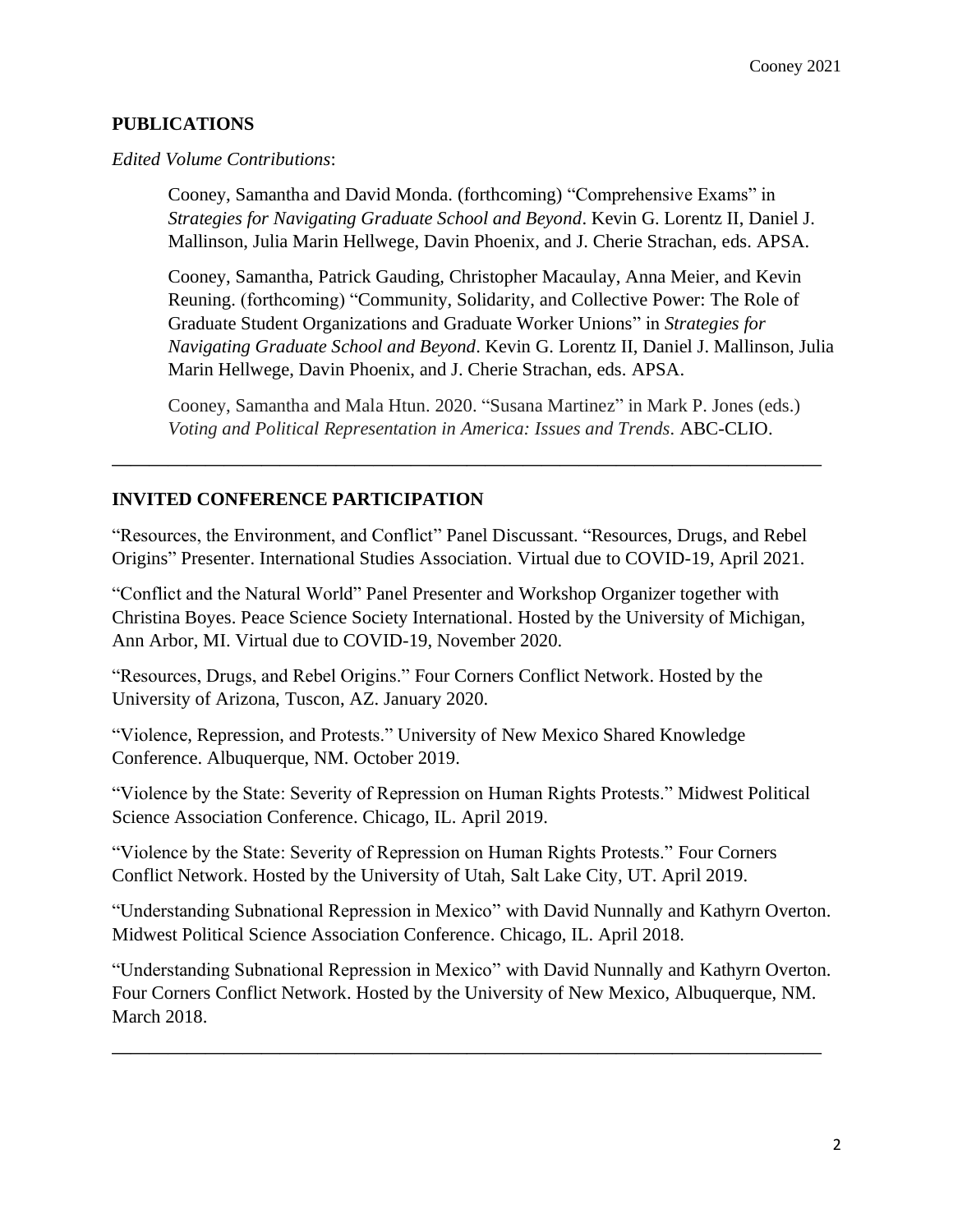# **TEACHING**

#### *Instructor of Record:*

Comparative Politics - POLS 2110, Spring 2021, University of New Mexico

Comparative Politics - POLS 2110, Fall 2020, University of New Mexico

#### *Teaching Assistant*:

Latin American Culture and Society - POLS 360/LTAM 360, Fall 2021, University of New Mexico

Introduction to Political Analysis - POLS 2140, Fall 2021, University of New Mexico

Topics in International Politics: International Politics of Climate Change - POLS 340, Spring 2021, University of New Mexico

International Political Economy - POLS 346, Spring 2020, University of New Mexico

International Politics - POLS 2120/240, Fall 2019 & 2017, University of New Mexico

Truth and Tribunals - POLS 300, Fall 2017, University of New Mexico

International Organizations - POLS 340, Fall 2017, University of New Mexico

#### *Training:*

Evidence Based Practices for Online Learning, UNM Center for Digital Learning 6-week course, 2020 - EBPTO course certified: Online Teaching Portfolio and Course Map credentials earned.

## *Invited Lectures:*

"UNM Grad Worker Organizing, National Labor History, & New Mexico's Unions" at ACE Leadership High School. September 2021.

"What is the PRO ACT: Labor Rights Panel on May Day" with CWA, MWWCNM, and DSA. May 2021.

"UNM Grad Worker Organizing: Part of a National Trend" at Salt of the Earth School: A School for Radical Education. April 2021.

## **SERVICE**

*University Related Service*:

2021-*present* Co-Chair, Communications & Media Committee- UGW of UNM

**——————————————————————————————————————**

2021-*present* Action/Event Planning Committee- UGW of UNM

2020-*present* Coordinating Committee- UGW of UNM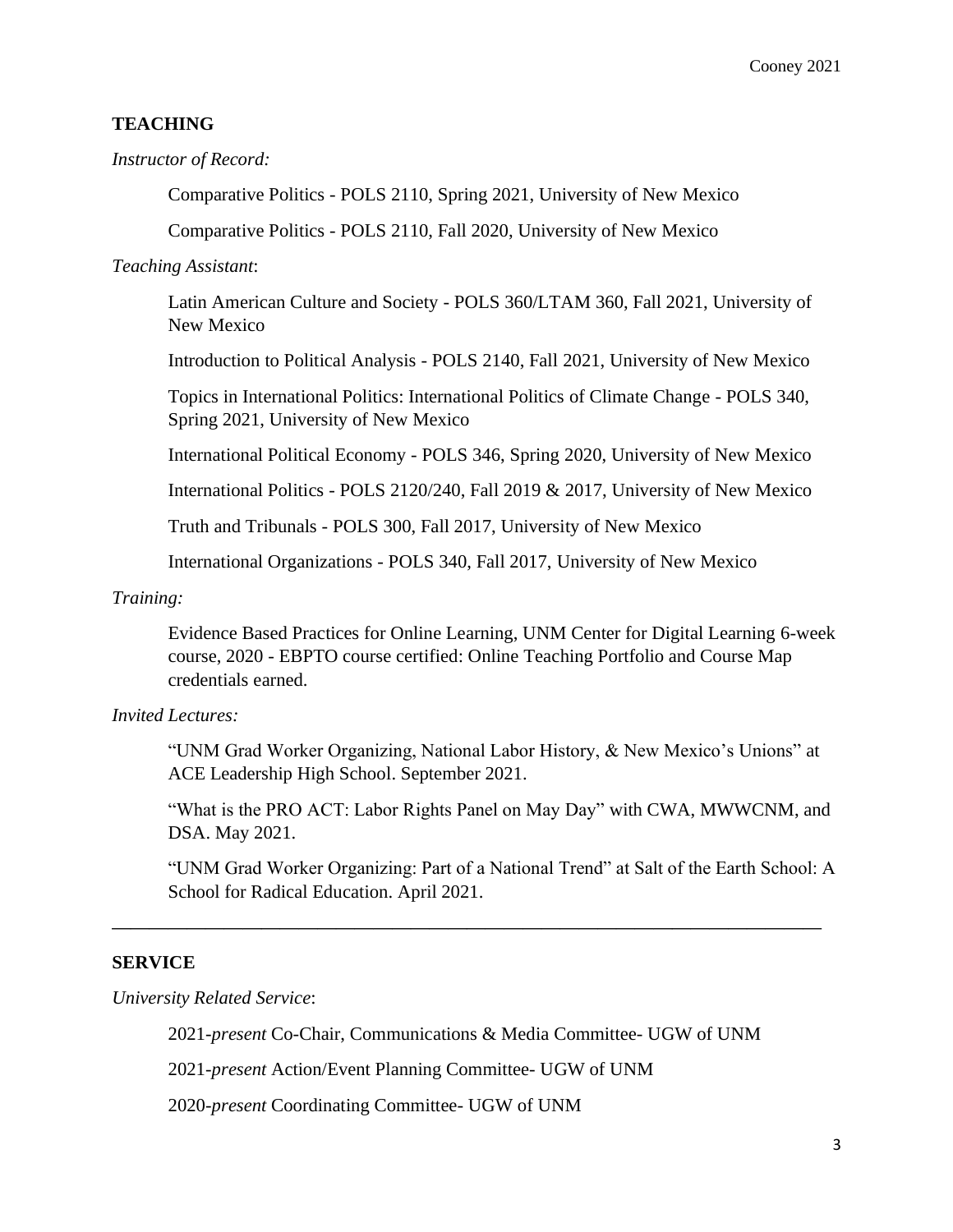2020-*present* Organizing Committee- UGW of UNM

2018-*present* Programs Coordinator/Co-Chair- Political Science Graduate Student Association (PSGSA)

2019 Grant Reader- Graduate and Professional Student Association

2017-2018 Communications Coordinator/Co-Chair- Political Science Graduate Student Association (PSGSA)

*Professional and Academic Memberships:*

Peace Science Society International

International Studies Association

Midwest Political Science Association (2018-2020)

National Society for Leadership and Success – Sigma Alpha Pi

#### **GRANTS, SCHOLARSHIPS, AND AWARDS**

*2020* Travel Award, Department of Political Science, University of New Mexico Valued at \$400 – 4CCN, Tuscon, AZ

**——————————————————————————————————————**

*2019* Travel Award, Department of Political Science, University of New Mexico

Valued at \$400 – 4CCN, Salt Lake City, UT

*2018* Travel Award, Department of Political Science, University of New Mexico

Valued at \$400 – MPSA, Chicago, IL

*2014-2017* Amigo Scholarship, University of New Mexico

Valued at \$67,200 (\$16,600 per year with additional stipend of \$200 per year – renewable for 4 years)

**——————————————————————————————————————**

**——————————————————————————————————————**

#### **WORKING MANUSCRIPTS**

"Violence by the State: Severity of Repression on Human Rights Protests"

"Resources, Drugs, and Rebel Origins"

"Amnesty's Downfall: El Salvador and Guatemala"

"Sexual Violence as a Means to Reshape a Population: The Dirty War of Argentina"